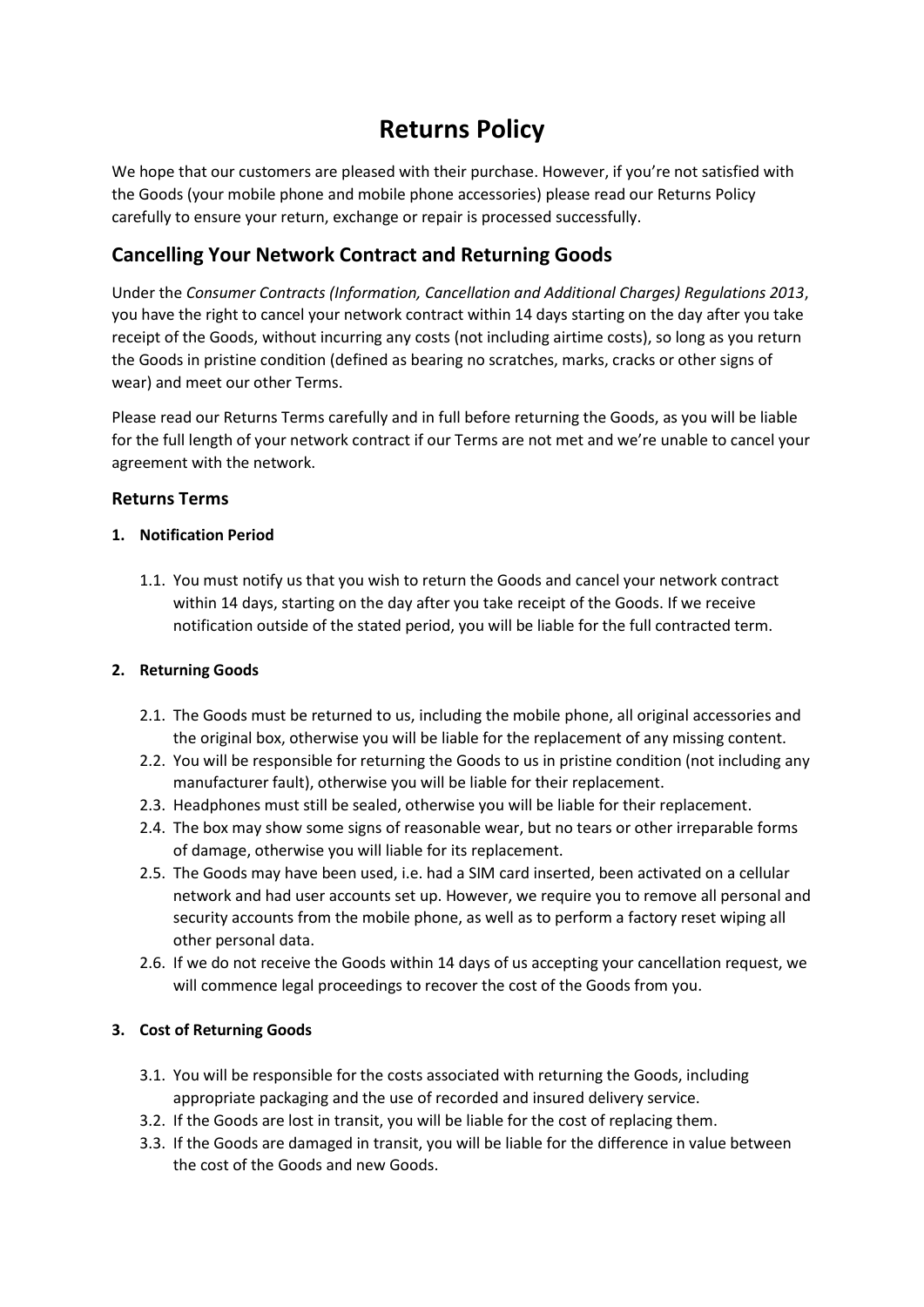### **4. Refunds**

- 4.1. You will be eligible for a full refund on any upfront cost paid for the Goods, should you meet the Terms set out in sections 1, 2 and 3.
- 4.2. You will be eligible for a refund on network charges paid towards your contract (minus any usage), should you meet the Terms set out in sections 1, 2 and 3.
- 4.3. Your refund will be made to the credit or debit card you used to pay, and will be processed within 14 calendar days of the date you become eligible.

### **5. Additional Services**

- 5.1. Any additional services that were bought or included at the point of purchase will not be cancelled with your contract. Please cancel these directly with the service provider.
- 5.2. If you cancel the network contract you will no longer be entitled to any cash back, line rental refund, Promotional Products or other promotion or offer associated with the contract.

# **Exchanging or Repairing the Goods**

If the Goods have developed a fault, you may be eligible for a free exchange or repair. To qualify as a fault, there must be a problem with the manufacturing of the Goods; accidental damage from water, impacts or otherwise do not qualify as a manufacturing fault, and are therefore not covered by a manufacturer warranty. However, you may be able to claim on insurance if you have it.

If the manufacturer fault has arisen outside of the first 30 days of receiving the Goods, please contact your manufacturer to arrange an exchange or repair. If you would prefer, we can arrange it on your behalf, but it is likely to take longer.

If the manufacturer fault has arisen inside the first 30 days of receiving the Goods, we will arrange an exchange or repair under the manufacturer warranty.

### **Exchange and Repair Terms**

### **1. Exchange and Repair Period**

- 1.1. Goods that develop a manufacturer fault within 30 days of the date of delivery will be exchanged or repaired free of charge, arranged by ourselves.
- 1.2. Goods that develop a manufacturer fault outside 30 days of the date of delivery, but inside the term of the manufacturer warranty, will be exchanged or repaired free of charge under the manufacturer warranty.

### **2. Qualifying Goods for Exchange or Repair**

2.1. For the Goods to qualify for an exchange or repair under the manufacturer warranty, they must have developed a manufacturer fault, and be determined as such by ourselves or our partners.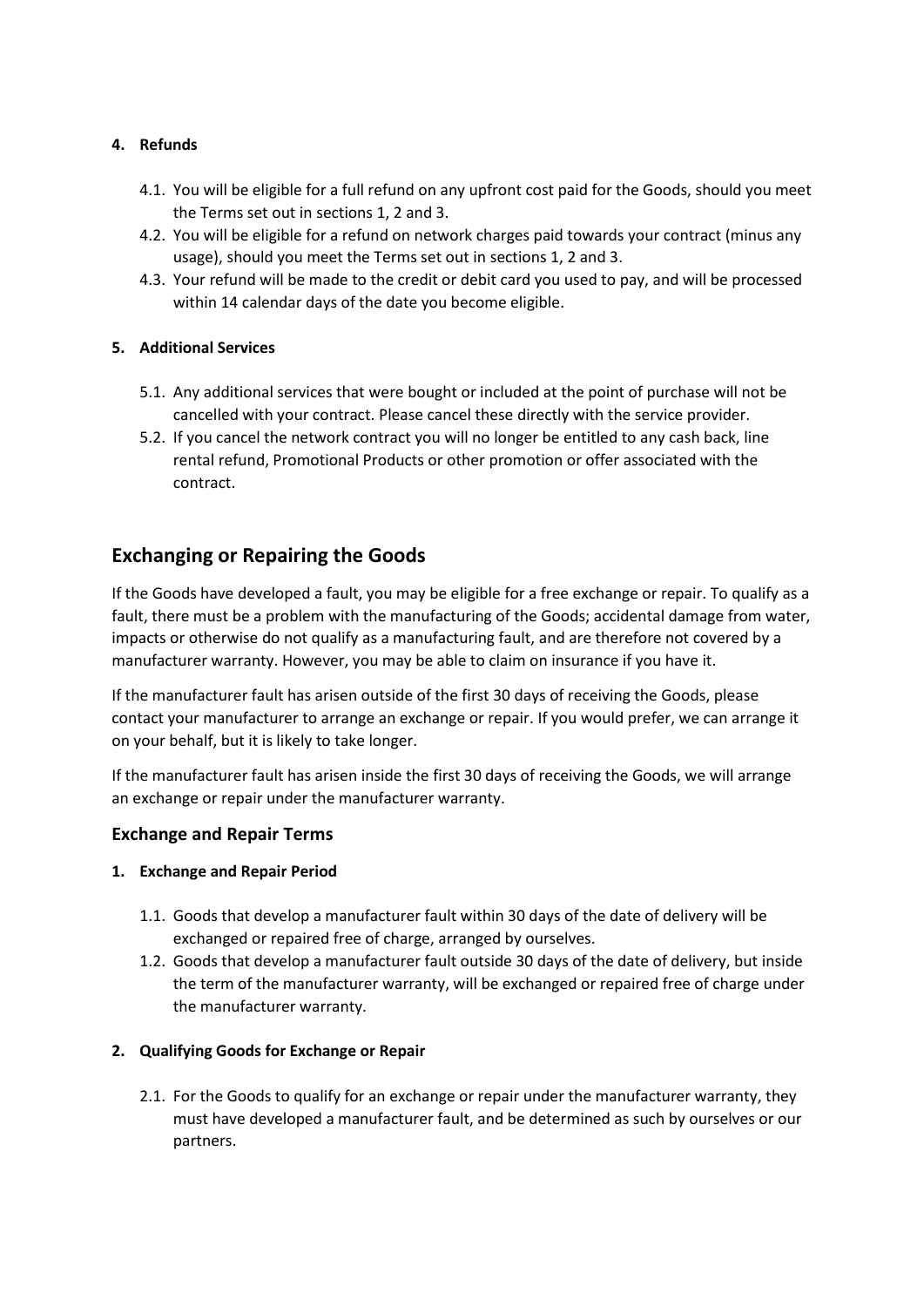2.2. Wilful or negligent damage to the Goods do not qualify for an exchange or repair under the manufacturer warranty, including damage from water, impacts or otherwise.

### **3. Returning Goods**

- 3.1. The Goods must be returned to us, including the mobile phone, all original accessories and the original box, otherwise you will be liable for the replacement of any missing content.
- 3.2. You will be responsible for returning the Goods to us in pristine condition (not including any manufacturer fault), otherwise you will be liable for their replacement.
- 3.3. Headphones must still be sealed, otherwise you will be liable for their replacement.
- 3.4. The box may show some signs of reasonable wear, but no tears or other irreparable forms of damage, otherwise you will liable for its replacement.
- 3.5. The Goods may have been used, i.e. had a SIM card inserted, been activated on a cellular network and had user accounts set up. However, we require you to remove all personal and security accounts from the mobile phone, as well as to perform a factory reset wiping all other personal data.
- 3.6. If we do not receive the Goods within 30 days of the day you received them, you may not qualify for an exchange; instead the device will be repaired.
- 3.7. We do not accept any liability for the loss or damage of the Goods in transit.

### **4. Associated Costs**

- 4.1. Assessment of the Goods for exchange or repair by ourselves or our partners will be charged at £30.
- 4.2. If a manufacturer fault is identified by ourselves or our partners, your postage costs will be refunded upon request, and you won't be charged the £30 assessment fee.
- 4.3. If a manufacturer fault cannot be identified by ourselves or our partners, you will be liable for the £30 assessment fee.
- 4.4. You will be liable for the £30 assessment fee if any wilful or neglectful damage to the Goods is determined, even if we or our partners also identify a manufacturer fault.

### **5. Exchanging Goods**

5.1. We will endeavour to provide a like-for-like replacement for your Goods. Where we're unable to, we will provide as close a match as possible.

### **How to Return Goods**

- 1. Read the terms in this policy in full.
- 2. Contact us on 0345 413 6210 to speak to an advisor.
- 3. Pack the Goods appropriately.
- 4. Return the Goods via a recorded and insured delivery service to the following address: